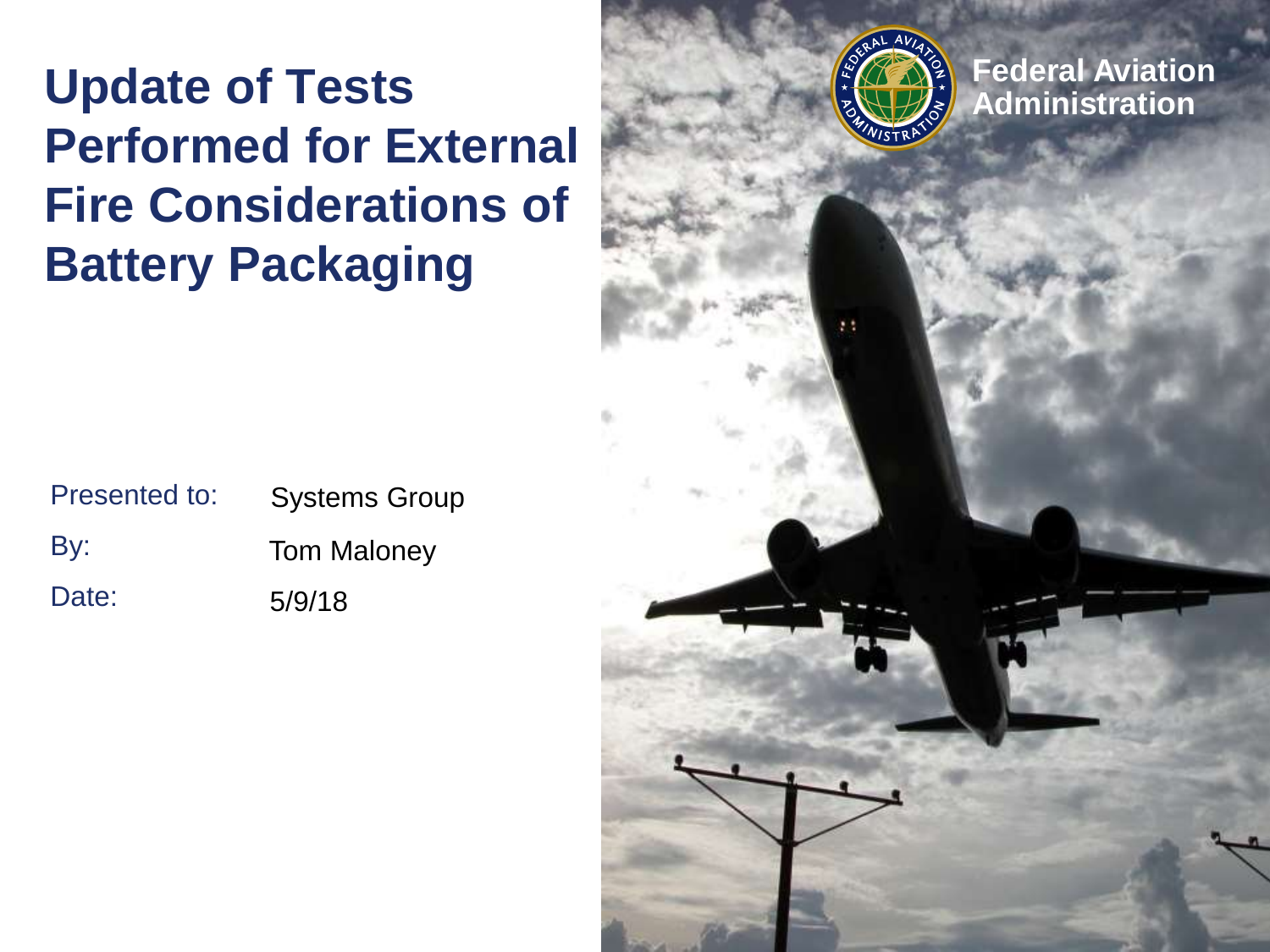## **Background**

- **SAE g-27 is creating a packaging standard to safely ship lithium batteries.**
- **The FAA performed tests to evaluate the use of an external fire materials tests.**
- **The package material would be exposed to an external fire and the backside temperature would have a maximum allowable value in a specific amount of time.**



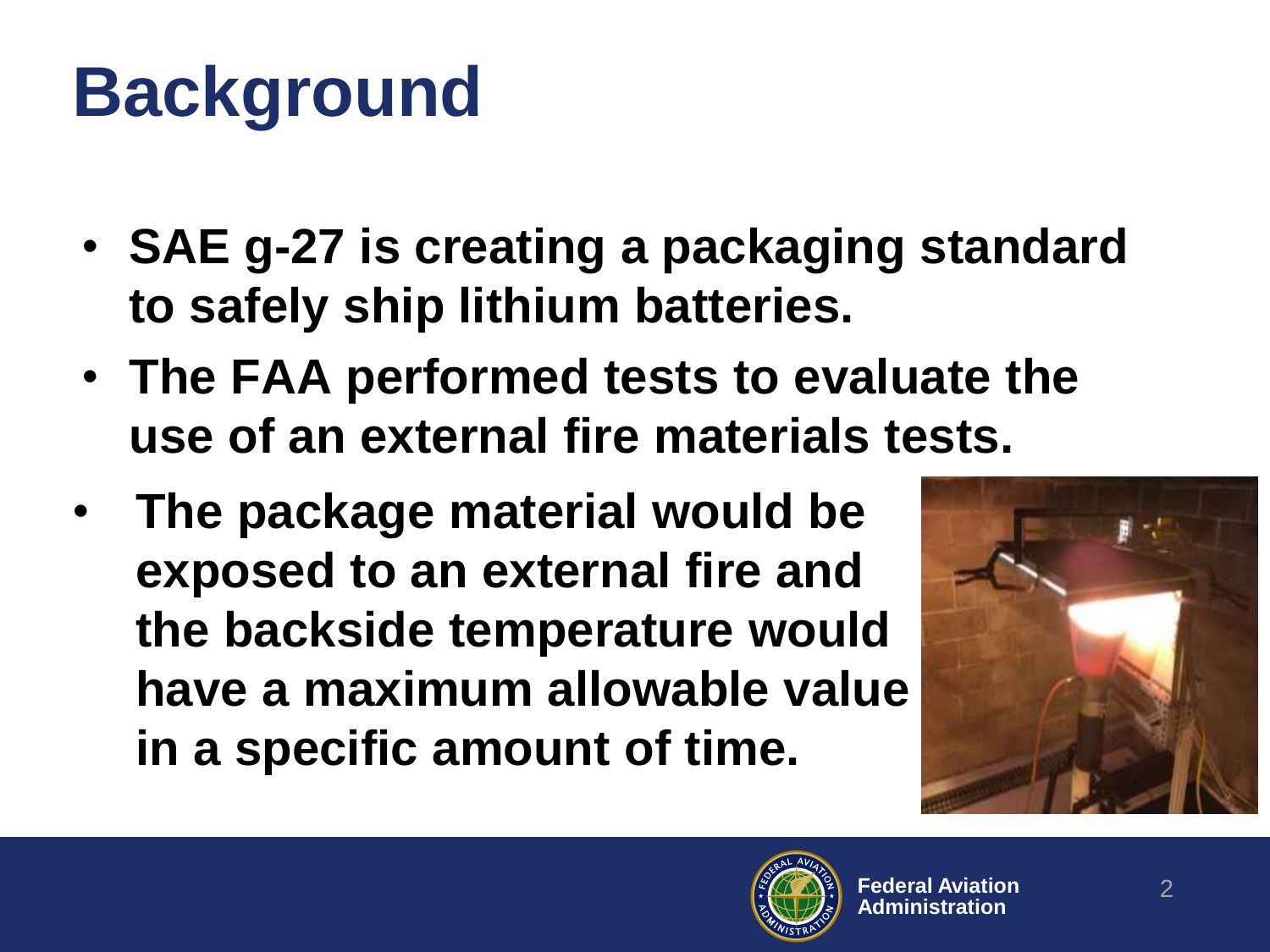# **Oxygen generators vs. Batteries**

- **The "Flame Penetration Resistance Test" became a requirement for oxygen generator shipment packages after several incidents including ValuJet flight 592.**
- **Oxygen generators vs. batteries**
	- Both react at about the same temperature
	- Both emit gasses that make up a leg of the fire triangle.
	- Both have high heat of reaction.
	- Both propagate.

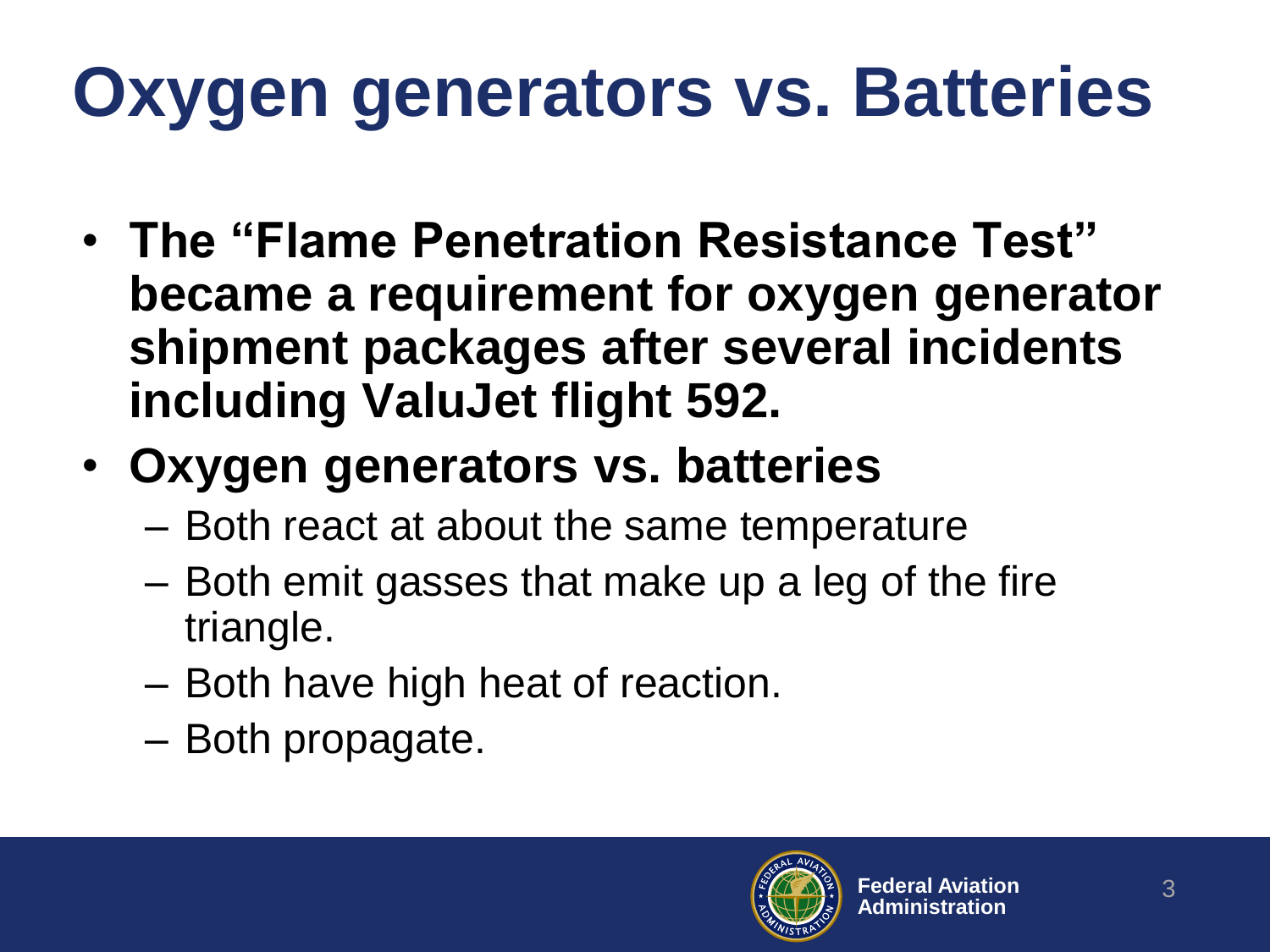## **Test Setup**

18650 Location

Pre-Heated Heat Plate



Heat Plate **Thermocouple** 

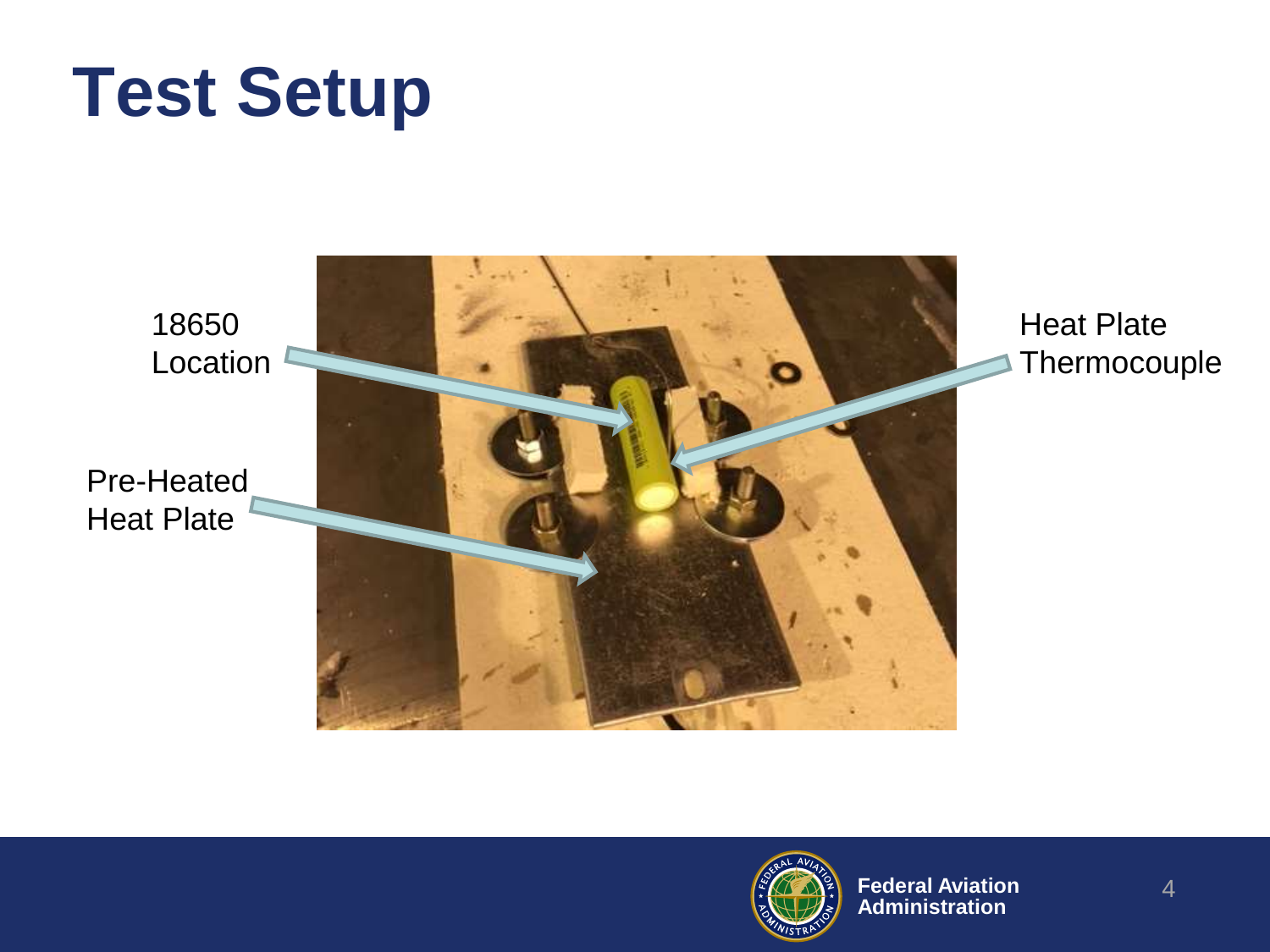### **Results**



Fix at 5 minutes to copy PHMSA "Flame Penetration Resistance Test"



**Federal Aviation Administration**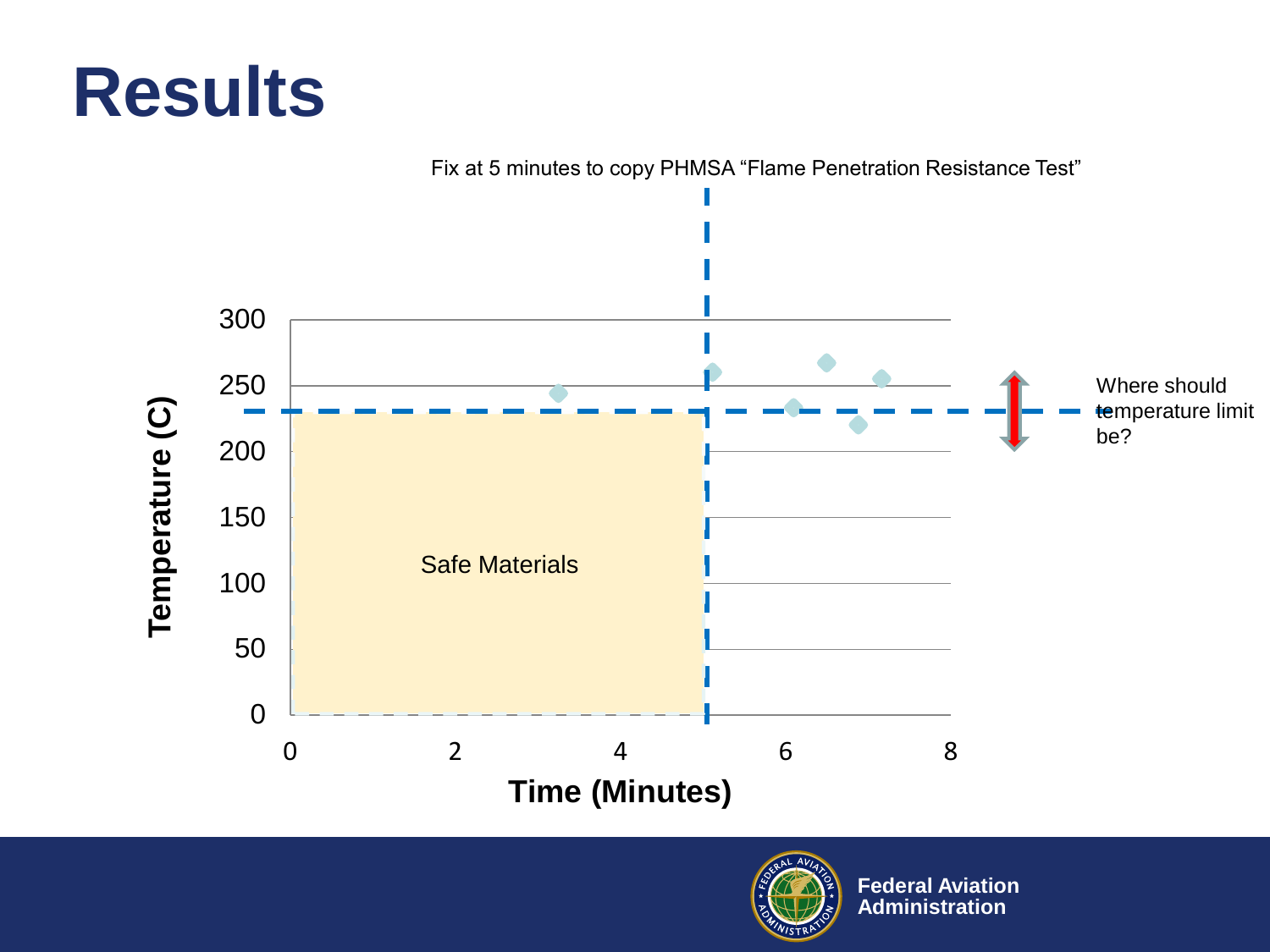## **Discussion**

#### • **Because:**

- Tests were conducted with an 18650 and many cells are smaller and would heat up faster.
- There is inherent variability in battery testing.
- 200C is approximately the thermal runaway temperature for many cells.
	- 200 Celsius is what we recommend for the maximum backside material temperature.